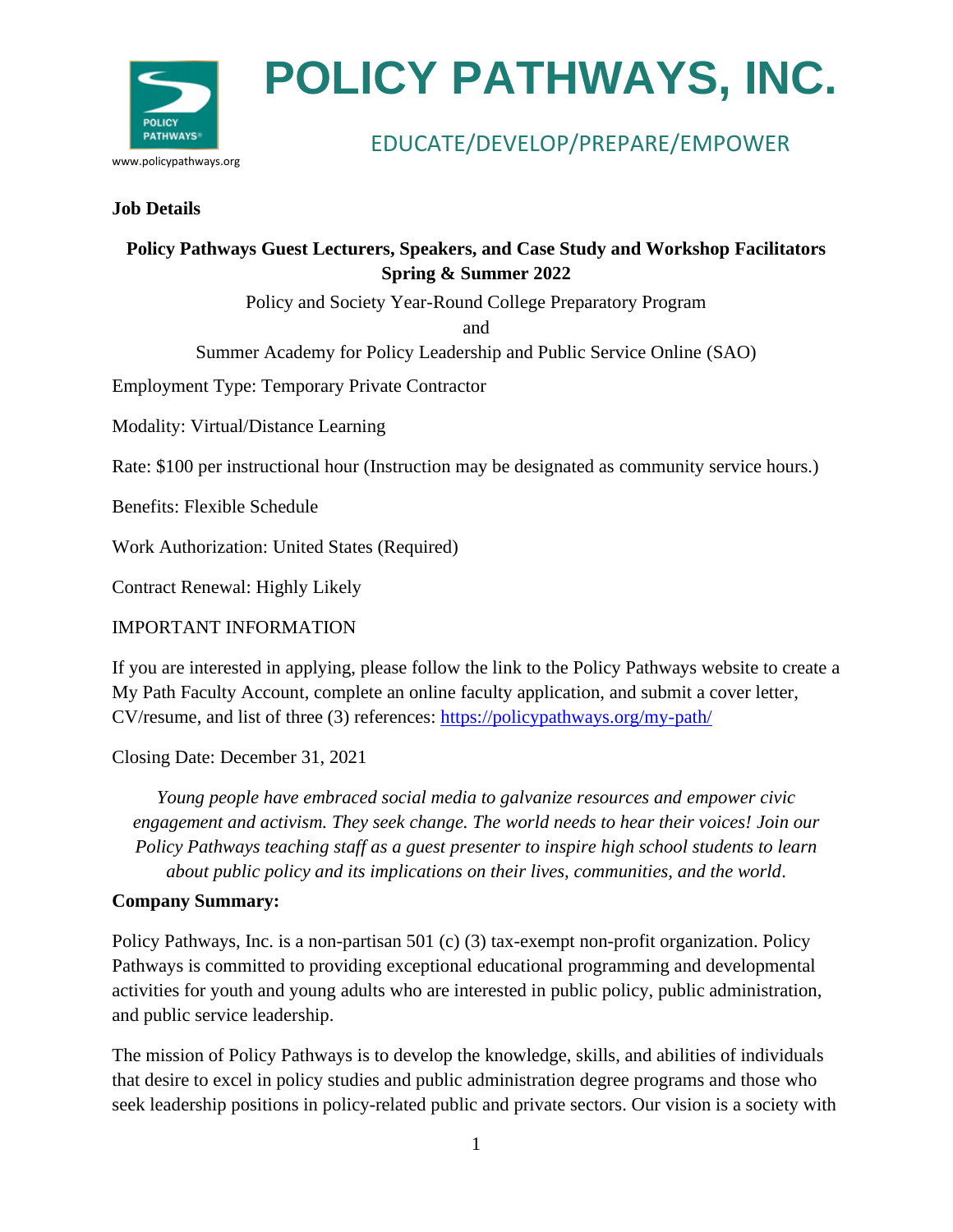

### www.policypathways.org

### EDUCATE/DEVELOP/PREPARE/EMPOWER

representative diversity among high-level policy decision-makers and enhanced empowerment among disenfranchised populations and communities.

Our goals are to (1) play a vital role along a continuum of educational and social support for an underserved segment of the high school and college population; and (2) address the underrepresentation of individuals from historically-marginalized populations in gifted education and public policy, public affairs, and public administration degree programs and public service leadership positions (Sabharwal and Geva-May, 2013; Garces, 2014; Naylor et al., 2015). Policy Pathways is committed to equitable access to high-quality college preparatory public policy education. We help students achieve academic success and professional goals.

### **Position Summary and Responsibilities:**

Guest lecturers, speakers, facilitators, and presenters will contract to work remotely as members of the Policy Pathways teaching staff. Policy Pathways faculty members are assigned to a Policy Pathways course that is being taught at a high school or through the Policy Pathways distance learning program. Each term, faculty members will teach, facilitate, or present 2.0 to 4.0 hours of engaging course content in an area of expertise and proficiency. All lessons and course content are delivered virtually using Zoom. Pedagogical approaches, instruction tools, and course content will be reviewed by a Policy Pathways administrator prior to instruction to ensure program standards and curriculum requirements.

Policy Pathways faculty members will be responsible for the successful completion of the following tasks:

- Consult and communicate with Policy Pathways administrators to clarify instructional expectations;
- Read and sign faculty teaching contract outlining assignment date(s) and time(s), expectations, and compensation;
- Draw upon academic experiences and/or professional expertise to develop enriching learning activities with real-world implications;
- Deliver engaging course content to increase students' understanding of the broad field of public policy;
- Align course activities with Policy Pathways curriculum guideline and course expectations;
- Support Policy Pathways instructional programming with synchronous and/or asynchronous web conferencing sessions to create and maintain a positive and productive academic/learning environment;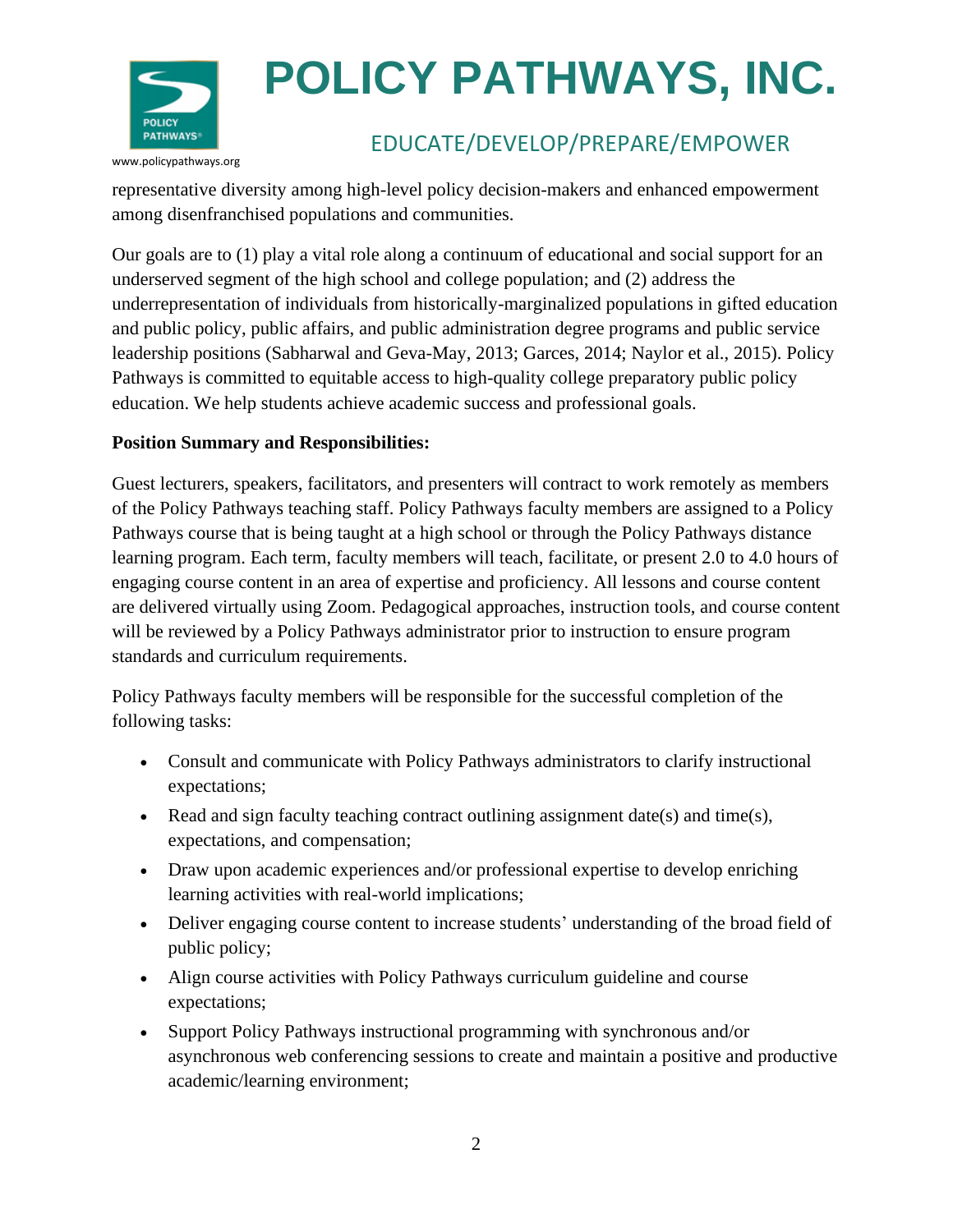

EDUCATE/DEVELOP/PREPARE/EMPOWER

www.policypathways.org

- Prepare for each instructional session and support and encourage students during course session(s) in an environment of professionalism and mutual respect;
- Provide photo, biographical summary, and contact information for Policy Pathways course packets, marketing materials, and website.

### **Subject Areas:**

Course content in the following subject areas is taught at the introductory college level.

- $\triangleright$  Critical Thinking
- $\triangleright$  Civics/Civic Engagement
- ➢ Youth Leadership
- ➢ Introduction to Public Policy (Policymaking and Policy Formation)
- ➢ Introduction to Research Methods
- $\triangleright$  Public Administration
- ➢ Statistics/Data Analysis
- ➢ National Interest and American Foreign Policy
- ➢ Advocacy and Persuasion
- ➢ Effective Oral and Written Communication
- ➢ Introduction to Public Policy Economics
- ➢ International Affairs
- ➢ Contemporary Public Policy Topics and Issues, including but not limited to the following policy areas: agricultural, education, environmental, criminal justice, health, housing and community development, law, business, poverty and social welfare, and transportation.

### **Requirements:**

- Ability to engage high school and college students in policy-related course content and inspire them to learn about public policy and pursue post-secondary educational and career opportunities in policy-related disciplines and fields
- Highly qualified high school and college and university instructors
- Strong technology skills for virtual instruction
- Excellent communication skills, both oral and written
- Highly organized and punctual
- Ability to teach student-oriented curriculum/course content with real-world policy implications
- High degree of flexibility
- Ability to work remotely